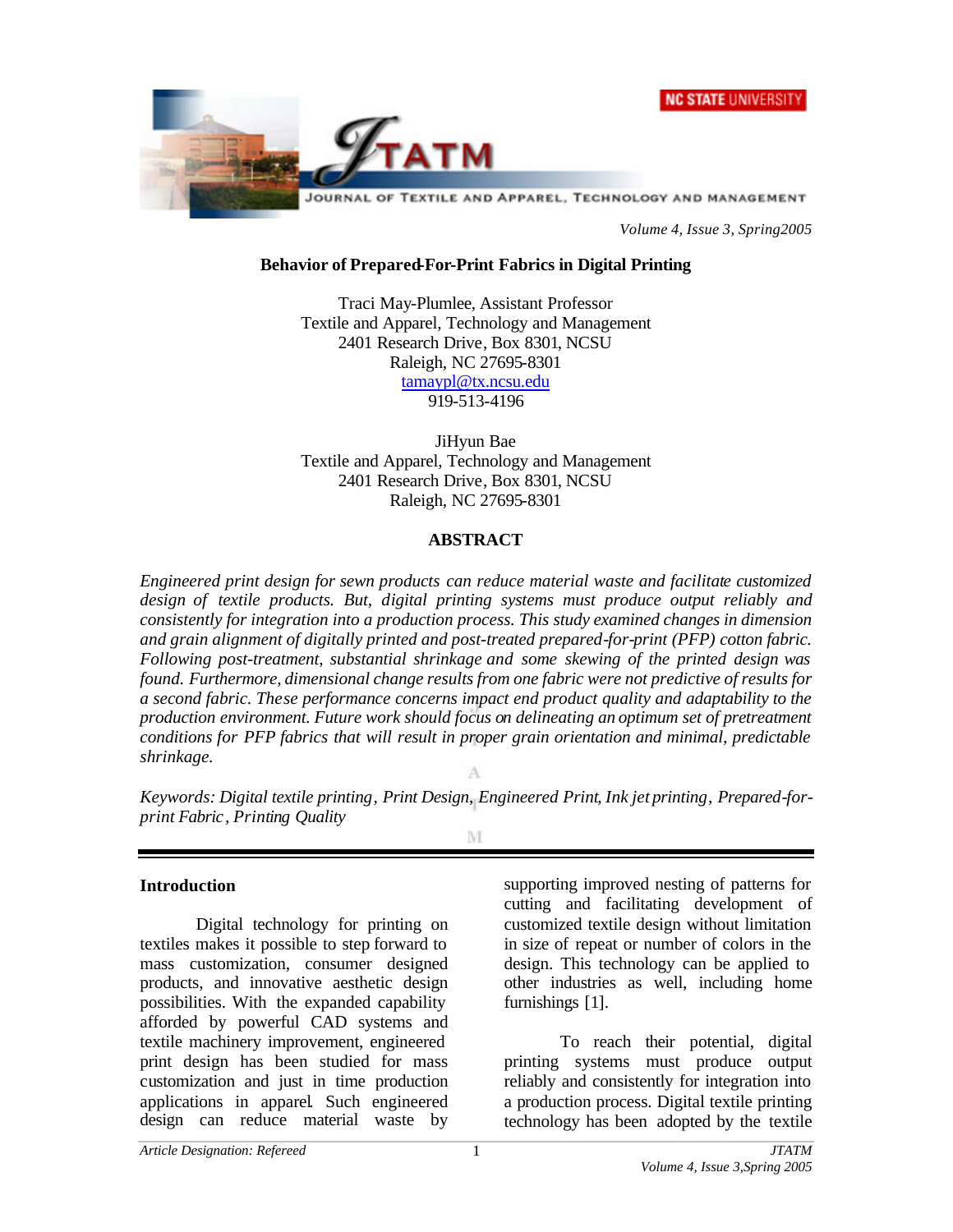and apparel industry for sampling and shortrun production. Currently, printing speed, inks compatible with the full range of fibers and fabrics, enhanced color yield and color matching are being investigated and are improving. One major component of reliability is consistent and predictable performance of prepared-for-print (PFP) fabrics during printing and post-treating. This paper examines the behavior of purchased prepared-for-print fabric in response to the digital printing process. By clarifying the behavior of typical PFP fabrics, the challenges of developing an integrated digital textile printing system can be better understood.

One component of a digital printing system is the printer. Commercial inkjet printers, developed initially for paper and industrial printing, can be divided into two major types based on printing method; dropon-demand (DOD) and continuous inkjet (CIJ) [2]. With a DOD system, a drop of ink is generated only when required for printing. Two major DOD systems, thermal and piezoelectric, are currently in use. Thermal ink jet, or bubble jet, systems have a resistor that can be heated by computer signal. The vapor bubble created on the resistor causes a drop of ink to be ejected from the nozzle. In a piezoelectric printhead, the computer imposes an electrical current across a

piezoelectric material, which causes a contraction and expansion. When the deformation occurs, a drop of ink is ejected. CIJ systems generate a continuous stream of ink drops, and some of those drops are deflected while others are allowed to contact the substrate. CIJ systems can be classified as binary or multiple deflection systems based on the drop deflection method. In a binary system, drops are either charged or uncharged between the jet orifice and a charging plate. In a multiple deflection system, drops are charged varying amounts and deflected to the substrate at different levels (up to 30). Tincher [2] noted that both DOD and CIJ printing systems have advantages and disadvantages for digital textile printing.

The main ink formulations used for printing on textile substrates, are based on dyes or pigments. The colorants have been developed for optimum fixation and a wide color gamut. The choice of colorant and its application, along with the substrate, determines the resulting properties of the ink jet printed textile . Figure 1 shows the classification of colorants used in ink jet printing.



 $\cdot$ T

**Figure 1. Typical colorants used in ink jet printing [3]**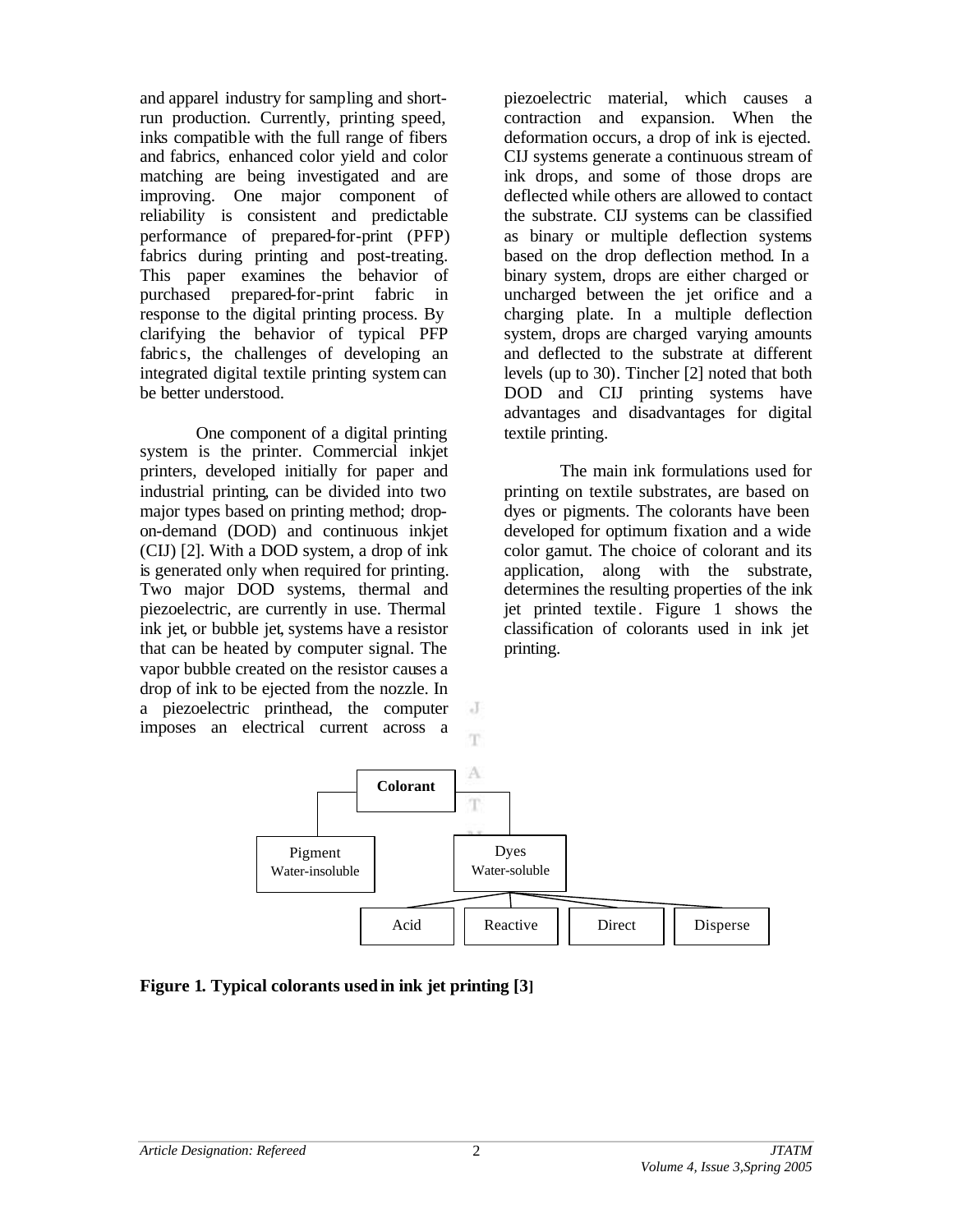| Colorant          | Acid dye                 | <b>Reactive dye</b>          | Direct dye                                              | <b>Disperse dye</b> | <b>Pigment</b>        |
|-------------------|--------------------------|------------------------------|---------------------------------------------------------|---------------------|-----------------------|
| <b>Substrates</b> | Silk. Wool.<br>Polyamide | Cotton, Silk,<br>Linen, wool | Cellulose<br>(not used for ink-<br>jet textile printer) | Polyester           | All type of<br>fabric |

**Table 1. Colorant selection for textile substrates [3]**

Different dyes are used for coloration of different fibers based on the properties of each dye (see Table 1). The color durability, such as wetfastness, and lightfastness, differs for each combination.

Unlike printing on paper, in digital textile printing, pretreatment and posttreatment are required to fix the colorants onto the fabrics and yield improved color appearance and durability. Pretreatment chemicals cannot be included in the ink formulations because they affect the physical properties (such as viscosity) of the ink making it unsuitable for jetting from the print head [3]. The post-treatment processes affect dynamically color appearance and change the fabric properties. Because results of the digital textile printing process vary according to the treatment conditions, it is necessary to understand how the printing process and post-treatment impact quality of output in order to predict how fabrics will respond to the process.

Textiles are impacted by pretreatment and post-treatment processes particularly in terms of dimensional stability and yarn orientation in a woven fabric. Lack of dimensional stability often leads to shrinkage in a textile. Shrinkage can occur when tensions applied during the pretreatment process are released by laundry or steam pressing. The resulting dimensional change affects the final product quality and, in the case of a garment, fit. Yarn orientation is commonly referred to as grain in the sewn products industry. Grain indicates the warp and weft directions in a woven fabric [4, 5]. As a result of the stresses and strains imposed during pre-treatment, warp and weft yarns may not have the proper orientation, that is may not lie at right angles to each other, resulting in fabric that is said to be off-grain. Usually, weft yarns are responsible for the distortion, and they may

be distorted off perpendicular but straight (skewed), or in a curved line (bowed), or both. Designs printed on off-grain fabric will not be straight if the fabric recovers to a proper yarn orientation. Also, being offgrain reduces the fabric quality and prevents the fabric from draping properly or hanging evenly in the final product.

Consistent color yield is a crucial factor for printed textile quality. The pretreatment and post-treatment of digitally printed fabrics affect the consistency of color yield. Yang and Naarani studied the effect of steaming conditions on color consistency of ink-jet printed cotton [6]. Their paper demonstrated the influence of steaming time, temperature, presence of wrapping paper, and the position of the fabric in the steamer on color consistency, and also recommended steaming conditions.

This study examined changes in dimension and grain alignment of digitally printed and post-treated prepared-for-print (PFP) textiles. Product design based on an engineered print requires consistent shrinkage for successful product assembly and minimal grain distortion in order to align the printed design accurately in the finished product. Off-grain fabric can distort the final product to an extent that the product is unacceptable.

# **Methods**

Two rolls of pretreated 100% cotton fabric (cotton duck) were obtained from an industry vendor specializing in pretreated, prepared-for-print fabrics. A Mimaki Textile Jet TX-1600S, a piezoelectric drop-on demand inkjet printer, was used to print the samples for this investigation. The first roll of fabric was divided into two individual sub-rolls and samples were selected from each sub-roll in order to examine the impact

J T

A

T M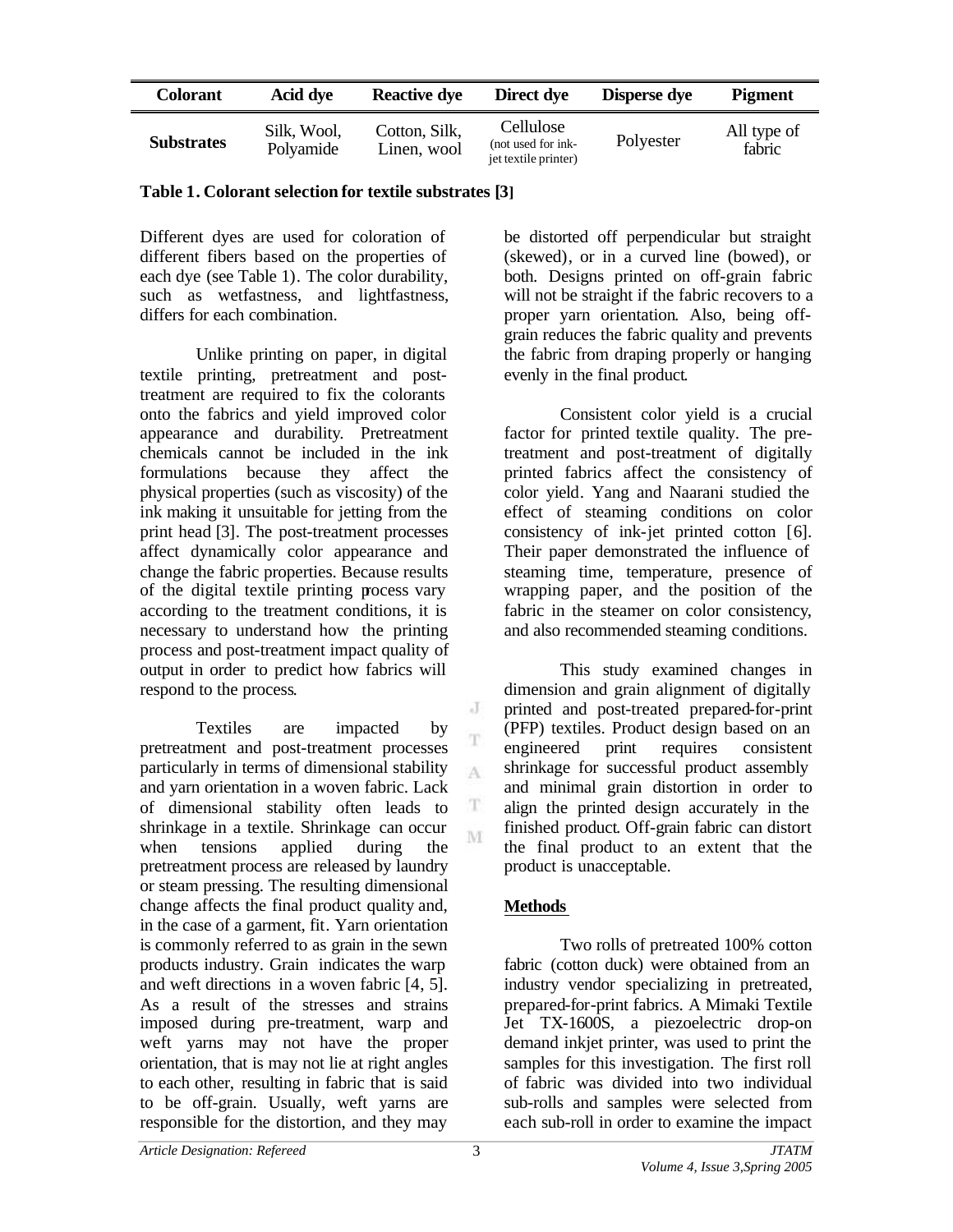of position in the roll on fabric behavior. The test results obtained by testing the two sub-rolls were compared to the results from the second roll in order examine consistency in dimensional change and change in grain alignment between two separate rolls. The

impact of the yarn interlacing pattern in a woven fabric (weave structure) was examined by analyzing the dimensional change in a different type of 100% cotton fabric (cotton canvas).



**Figure 2. Diagram of sample arrangement on fabric**



**Figure 3. Sample specification**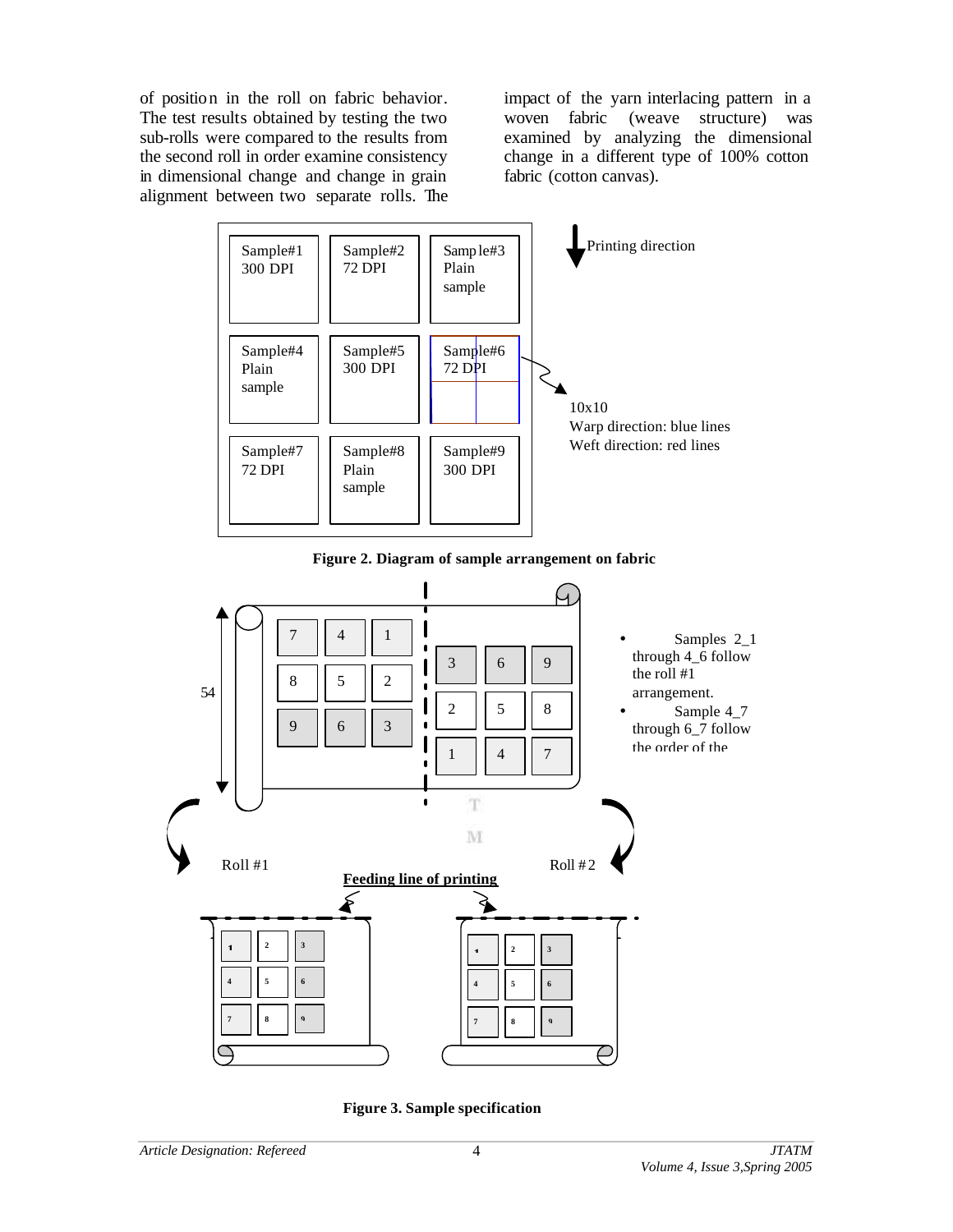#### **Test specimen preparation**

Samples to be printed were laid out according to AATCC Test Method 135- 2003 Dimensional Changes of Fabrics after Home Laundering [7]. Three printed samples each of two different resolutions and three blank samples were used for each trial. Variations in printing were done to examine how varying ink drop size and amount of ink applied in the printing process affected the dimensional change of a textile and also the changes in grain alignment. Figure 2 diagrams the cutting layout for samples in relation to the fabric . Three lines

were drawn on each sample in warp and weft directions for measurement of dimensional change. The sample size was 15 x 15 (inches) and each marked line was 10 inches. Four trials using separate sets of sample layouts were completed yielding a total of 36 samples of fabric (12 for each experimental condition) and 108 measurements each for warp and weft directions. For pre-testing purposes and compatibility with the printer feeding mechanism, the first fabric roll was divided into two sub-rolls of fabric. Figure 3 shows how each of samples were positioned in relation to the original roll of the fabric.



**Figure 4. Measurement for Skewness**

 $\cdot$ T

T

A m.

M

#### **Post-treatment**

After printing, all the samples were treated in the Xorella AG steamer at 100°C for 10 minutes to fix the dye. Steaming time was determined according to the type of fabric. A home washer and dryer were used for laundering following steaming. As recommended by the ink supplier, samples were pre-washed twice with cold water, then laundered for 10 minutes with a typical home laundering detergent in a hot water wash followed by a cold water rinse. Drying time was 25 minutes in a tumble dryer.

## **Sample Measurement**

### *Dimensional change of fabric after posttreatment*

The final samples were carefully pressed without stretching or moisture to remove wrinkles. After steaming,

laundering, and pressing, the three marked lines of each sample were measured. In Table 2, the measurements are indicated. The average measurement for each printing condition is also shown.

#### *Skewness*

After post-treatment, the samples were measured to assess the impact of skewness in the PFP fabric. Measurements #1 and #2 were taken to determine how much the printing had distorted from its original position perpendicular to the edge of the fabric roll (see Figure 4). Also, the direction that the printing was skewed was recorded.

#### **Calculations**

#### *Dimensional Change*

The original dimension of each marked line on each sample was 10 inches,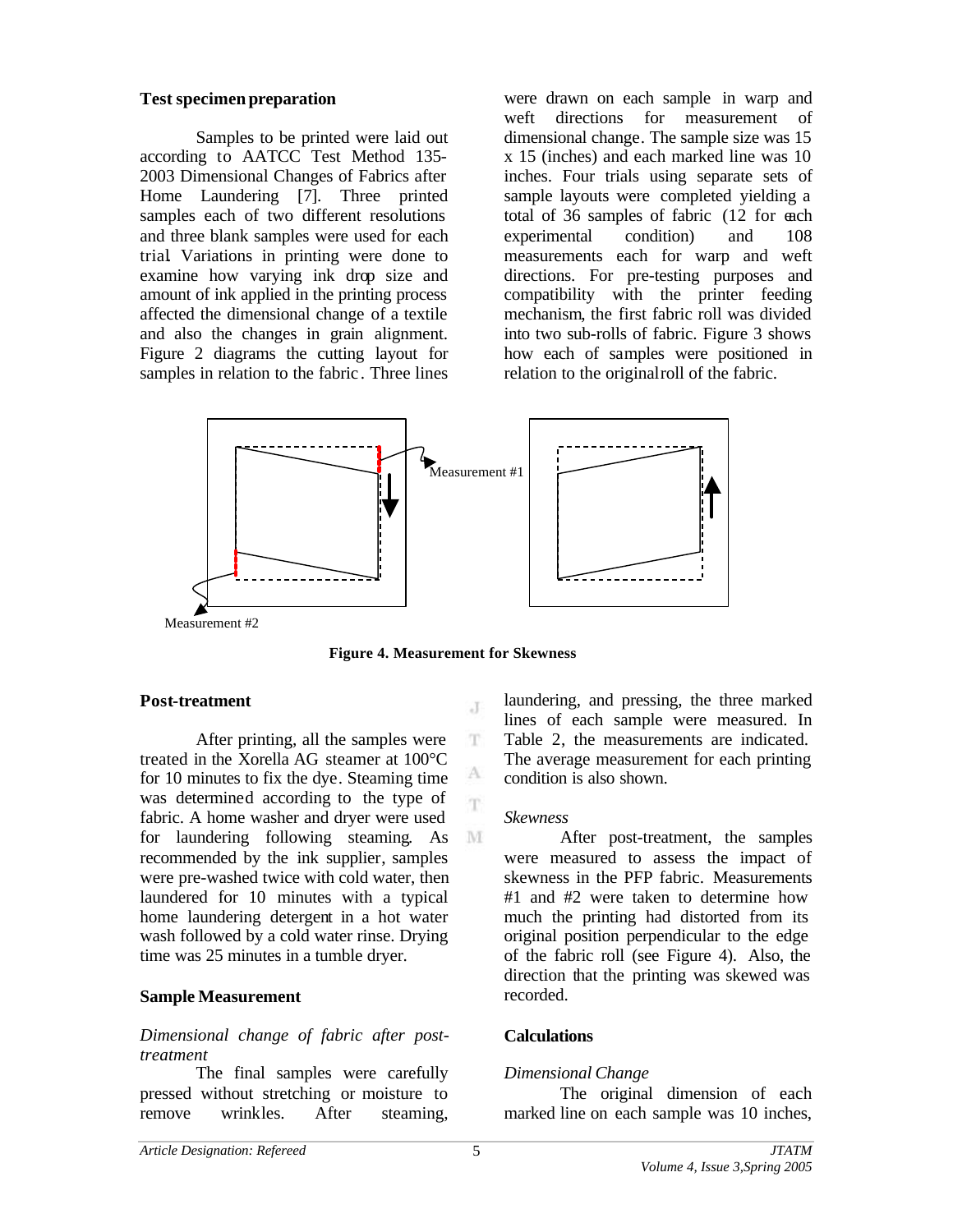yielding an initial average measurement of 10 inches in both the warp and weft directions. The average measurement for each different printing condition was used for the average dimension after steaming and laundering.

Equation 1\*: % DC=100(B-A)/A Where: % DC= Average dimensional change expressed as a percentage A= Average initial dimension (10 inches)

B= Average dimension after laundering

\* Note that a positive result is indicative of growth, and a negative result indicates shrinkage.

*Skewness*

Measurements #1 and #2 were averaged to calculate the skewness of the printing on the samples.

Equation 2: Average measurement  $(inches)/10 \times 100 = %$  Skewness

| <b>WARP</b>    |       |                       |                               |       | <b>WEFT</b>          |                  |                       |                   |                               |                      |                   |                               |
|----------------|-------|-----------------------|-------------------------------|-------|----------------------|------------------|-----------------------|-------------------|-------------------------------|----------------------|-------------------|-------------------------------|
|                |       | <b>After Steaming</b> |                               |       | <b>After Laundry</b> |                  | <b>After Steaming</b> |                   |                               | <b>After Laundry</b> |                   |                               |
| <b>NO</b>      | Plain | 300<br><b>DPI</b>     | $\overline{72}$<br><b>DPI</b> | Plain | 300<br><b>DPI</b>    | 72<br><b>DPI</b> | Plain                 | 300<br><b>DPI</b> | $\overline{72}$<br><b>DPI</b> | Plain                | 300<br><b>DPI</b> | $\overline{72}$<br><b>DPI</b> |
| $1_1$          | 9.92  | 9.88                  | 9.92                          | 9.39  | 9.38                 | 9.36             | 10.00                 | 10.05             | 10.02                         | 10.02                | 10.06             | 10.00                         |
| 1 <sub>2</sub> | 9.94  | 9.88                  | 9.92                          | 9.39  | 9.38                 | 9.36             | 10.00                 | 10.05             | 10.03                         | 10.03                | 10.05             | 10.00                         |
| $1_{.}3$       | 9.91  | 9.89                  | 9.91                          | 9.39  | 9.38                 | 9.38             | 10.00                 | 10.03             | 10.02                         | 10.03                | 10.05             | 10.00                         |
| $1_{-}4$       | 9.92  | 9.92                  | 9.92                          | 9.36  | 9.38                 | 9.41             | 10.03                 | 10.03             | 10.02                         | 10.05                | 10.00             | 10.00                         |
| $1\_5$         | 9.91  | 9.92                  | 9.94                          | 9.38  | 9.38                 | 9.41             | 10.03                 | 10.03             | 10.02                         | 10.03                | 10.02             | 10.00                         |
| $1_{6}$        | 9.91  | 9.91                  | 9.92                          | 9.38  | 9.38                 | 9.38             | 10.03                 | 10.02             | 10.02                         | 10.05                | 10.00             | 10.00                         |
| $1-7$          | 9.91  | 9.91                  | 9.91                          | 9.38  | 9.38                 | 9.33             | 10.03                 | 10.03             | 10.03                         | 10.02                | 10.03             | 10.05                         |
| $1_8$          | 9.92  | 9.92                  | 9.91                          | 9.38  | 9.36                 | 9.34             | 10.03                 | 10.03             | 10.02                         | 10.02                | 10.02             | 10.05                         |
| $1-9$          | 9.92  | 9.92                  | 9.91                          | 9.38  | 9.38                 | 9.38             | 10.02                 | 10.03             | 10.02                         | 10.02                | 10.02             | 10.05                         |
| $2-1$          | 9.94  | 9.92                  | 9.94                          | 9.42  | 9.36                 | 9.39             | 10.03                 | 10.05             | 10.03                         | 10.03                | 10.05             | 10.02                         |
| 2 <sub>2</sub> | 9.95  | 9.92                  | 9.94                          | 9.44  | 9.38                 | 9.39             | 10.03                 | 10.03             | 10.03                         | 10.03                | 10.05             | 10.00                         |
| 2 <sub>3</sub> | 9.92  | 9.91                  | 9.92                          | 9.44  | 9.41                 | 9.41             | 10.03                 | 10.03             | 10.02                         | 10.02                | 10.05             | 10.00                         |
| $2_{-}4$       | 9.94  | 9.94                  | 9.91                          | 9.38  | 9.41                 | 9.38             | 10.06                 | 10.03             | 10.00                         | 10.06                | 10.00             | 10.00                         |
| $2\_5$         | 9.94  | 9.94                  | 9.91                          | 9.41  | 9.41                 | 9.38             | 10.05                 | 10.03             | 10.00                         | 10.05                | 10.00             | 10.00                         |
| $2-6$          | 9.91  | 9.92                  | 9.91                          | 9.42  | 9.39                 | 9.38             | 10.05                 | 10.03             | 10.02                         | 10.05                | 10.00             | 10.00                         |
| 27             | 9.94  | 9.91                  | 9.94                          | 9.47  | 9.38                 | 9.39             | 10.05                 | 10.03             | 10.03                         | 10.05                | 10.03             | 10.05                         |
| $2_8$          | 9.94  | 9.91                  | 9.94                          | 9.44  | 9.36                 | 9.39             | 10.05                 | 10.03             | 10.03                         | 10.05                | 10.03             | 10.05                         |
| $2-9$          | 9.94  | 9.91                  | 9.94                          | 9.45  | 9.38                 | 9.42             | 10.05                 | 10.03             | 10.03                         | 10.05                | 10.03             | 10.05                         |
| $3-1$          | 9.94  | 9.91                  | 9.92                          | 9.41  | 9.34                 | 9.38             | 10.03                 | 10.03             | 10.03                         | 10.03                | 10.05             | 10.03                         |
| 3 <sub>2</sub> | 9.94  | 9.91                  | 9.92                          | 9.41  | 9.38                 | 9.39             | 10.03                 | 10.03             | 10.03                         | 10.02                | 10.05             | 10.02                         |
| 3 <sub>2</sub> | 9.94  | 9.89                  | 9.92                          | 9.41  | 9.38                 | 9.41             | 10.03                 | 10.05             | 10.03                         | 10.02                | 10.03             | 10.02                         |
| $3-4$          | 9.92  | 9.94                  | 9.92                          | 9.36  | 9.41                 | 9.41             | 10.06                 | 10.08             | 10.06                         | 10.03                | 10.03             | 10.03                         |
| $3-5$          | 9.91  | 9.94                  | 9.91                          | 9.39  | 9.41                 | 9.41             | 10.05                 | 10.06             | 10.05                         | 10.03                | 10.05             | 10.03                         |
| 36             | 9.91  | 9.94                  | 9.92                          | 9.42  | 9.42                 | 9.41             | 10.03                 | 10.05             | 10.05                         | 10.06                | 10.06             | 10.03                         |
| $3-7$          | 9.92  | 9.91                  | 9.91                          | 9.38  | 9.41                 | 9.38             | 10.02                 | 10.03             | 10.05                         | 10.03                | 10.05             | 10.05                         |
| $3_8$          | 9.91  | 9.92                  | 9.89                          | 9.36  | 9.39                 | 9.34             | 10.02                 | 10.03             | 10.03                         | 10.02                | 10.03             | 10.03                         |
| 3 <sub>0</sub> | 9.94  | 9.92                  | 9.88                          | 9.38  | 9.41                 | 9.38             | 10.02                 | 10.03             | 10.06                         | 10.02                | 10.03             | 10.05                         |
| $4-1$          | 9.92  | 9.91                  | 9.92                          | 9.38  | 9.34                 | 9.34             | 10.03                 | 10.05             | 10.03                         | 10.03                | 10.05             | 10.03                         |
| 42             | 9.92  | 9.88                  | 9.91                          | 9.36  | 9.34                 | 9.38             | 10.03                 | 10.05             | 10.03                         | 10.03                | 10.05             | 10.03                         |
| $4-3$          | 9.92  | 9.88                  | 9.91                          | 9.38  | 9.38                 | 9.38             | 10.03                 | 10.05             | 10.03                         | 10.03                | 10.06             | 10.03                         |
| $4-4$          | 9.91  | 9.92                  | 9.92                          | 9.34  | 9.38                 | 9.38             | 10.03                 | 10.03             | 10.03                         | 10.05                | 10.03             | 10.03                         |
| $4\_5$         | 9.91  | 9.94                  | 9.92                          | 9.36  | 9.39                 | 9.38             | 10.03                 | 10.03             | 10.03                         | 10.03                | 10.03             | 10.03                         |
| $4-6$          | 9.91  | 9.91                  | 9.94                          | 9.38  | 9.39                 | 9.38             | 10.03                 | 10.03             | 10.03                         | 10.03                | 10.03             | 10.03                         |

*Article Designation: Refereed JTATM*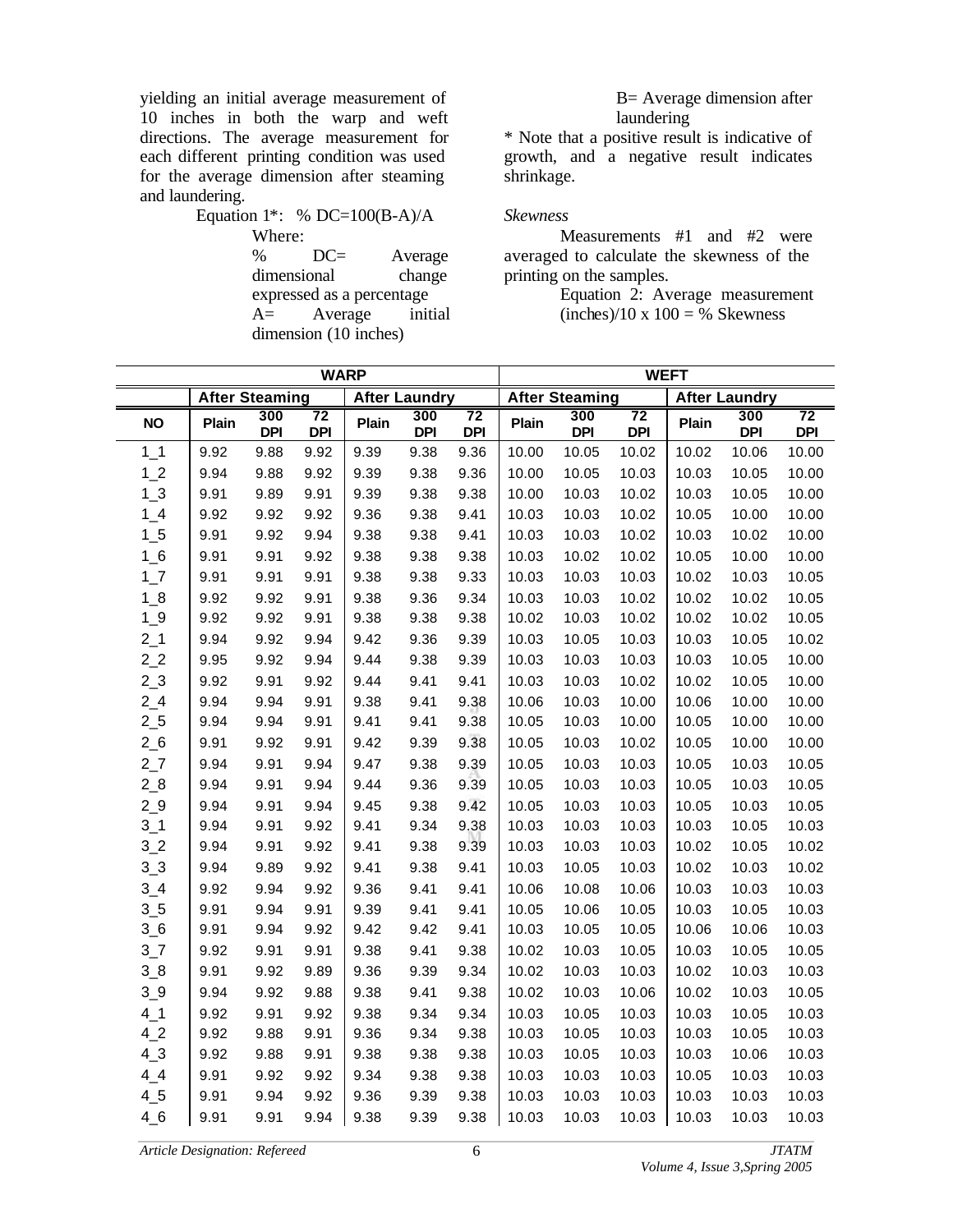| 4 7          | 9.94         | 9.92  | 9.92        | 9.39    | 9.38      | 9.36    | 10.03 | 10.05       | 10.03 | 10.03 | 10.03 | 10.03 |
|--------------|--------------|-------|-------------|---------|-----------|---------|-------|-------------|-------|-------|-------|-------|
| 48           | 9.92         | 9.94  | 9.91        | 9.39    | 9.38      | 9.38    | 10.03 | 10.05       | 10.03 | 10.03 | 10.03 | 10.03 |
| $4_{9}$      | 9.91         | 9.94  | 9.91        | 9.38    | 9.38      | 9.38    | 10.03 | 10.05       | 10.05 | 10.03 | 10.03 | 10.03 |
| Mean         | 9.92         | 9.91  | 9.92        | 9.39    | 9.38      | 9.38    | 10.03 | 10.04       | 10.03 | 10.03 | 10.03 | 10.02 |
| <b>STDEV</b> | 0.01         | 0.02  | 0.01        | 0.029   | 0.02      | 0.02    | 0.01  | 0.01        | 0.01  | 0.01  | 0.02  | 0.02  |
| $%$ DC       | $-0.77$      | -0.86 | $-0.83$     | $-6.08$ | $-6.20$   | $-6.21$ | 0.31  | 0.38        | 0.29  | 0.33  | 0.33  | 0.24  |
| <b>AVG</b>   | $-0.81\%$ DC |       | $-6.14%$ DC |         | 0.31 % DC |         |       | $0.33\%$ DC |       |       |       |       |

**Table 2. Dimensional change test results and statistics**

#### **Results and Discussion**

#### *Dimensional change of fabric*

Table 2 shows the DC data and summarizes the test result with mean, standard deviation, and dimensional change. As can be noted in Table 2, shrinkage in the warp direction following post treatment was more than 6%.

The printing condition had virtually no impact on the DC in either direction, so results are also shown averaged across conditions. As shown Figure 5, the location of the sample on the fabric had an effect in that the middle and end of the roll of the fabric tended to be more stable in the warp direction.



**Figure 5. Measurement distribution of the warp direction**



**Figure 6. Measurement distribution of the weft direction**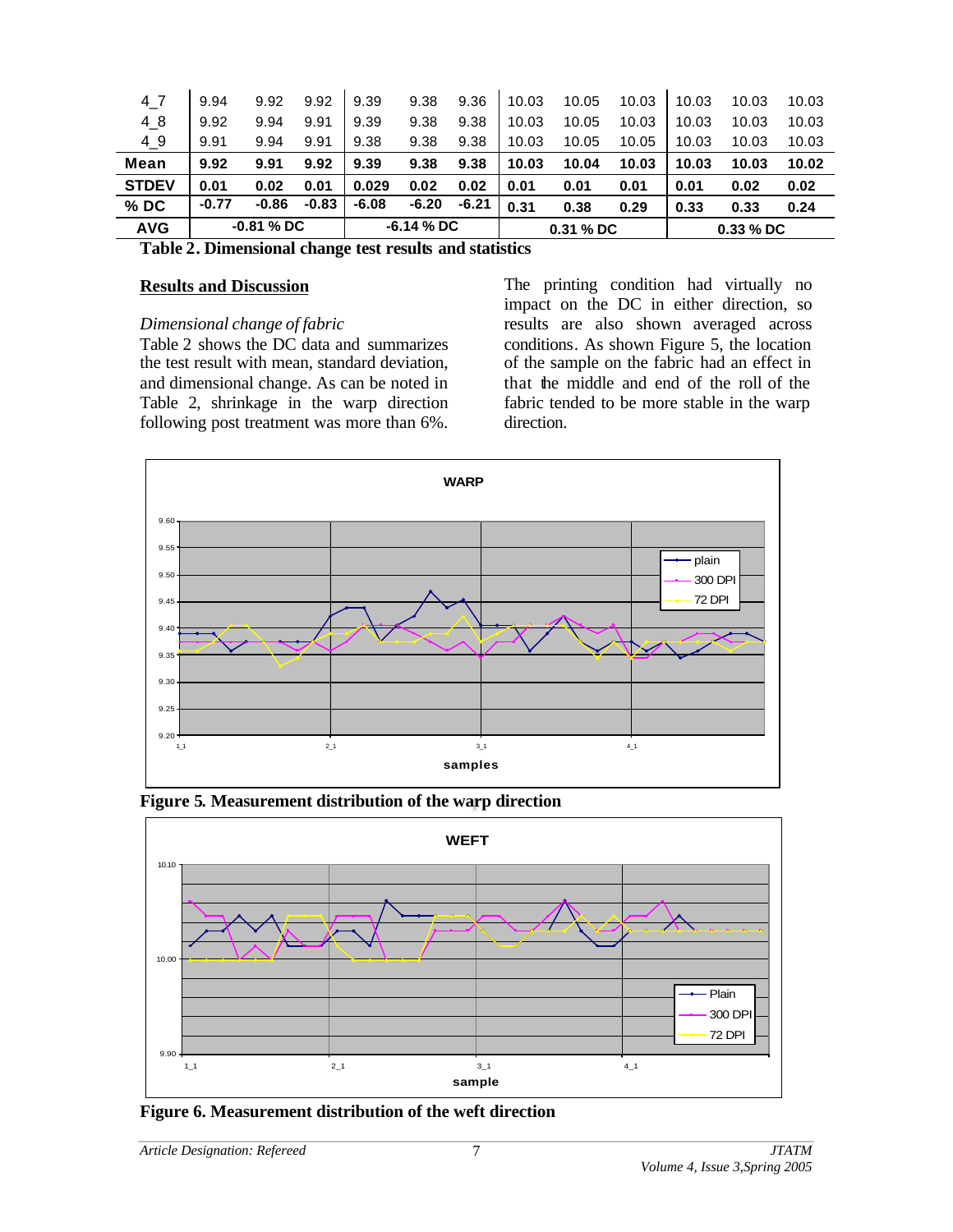Table 2 and Figure 6 show the dimensional change test results for the weft direction. The samples only changed (grew) about 0.3% in the weft direction. The middle and end of the roll of the fabric tended to be

more stable in the weft direction. In this fabric, the impact of both steaming and laundry post-treatment processes differed in warp and weft directions.

|                                                   | <b>WARP</b>     | <b>WEFT</b> |         |  |  |  |
|---------------------------------------------------|-----------------|-------------|---------|--|--|--|
|                                                   | After           | After       |         |  |  |  |
|                                                   | <b>Steaming</b> | Laundry     | Laundry |  |  |  |
| Mean                                              | 9.44            | 9.30        | 9.91    |  |  |  |
| <b>STEV</b>                                       | 0.03            | 0.03        | 0.01    |  |  |  |
| $%$ DC                                            | -5.46           | $-7.00$     | $-0.94$ |  |  |  |
| Table 3. DC results for $2nd$ roll of cotton duck |                 |             |         |  |  |  |



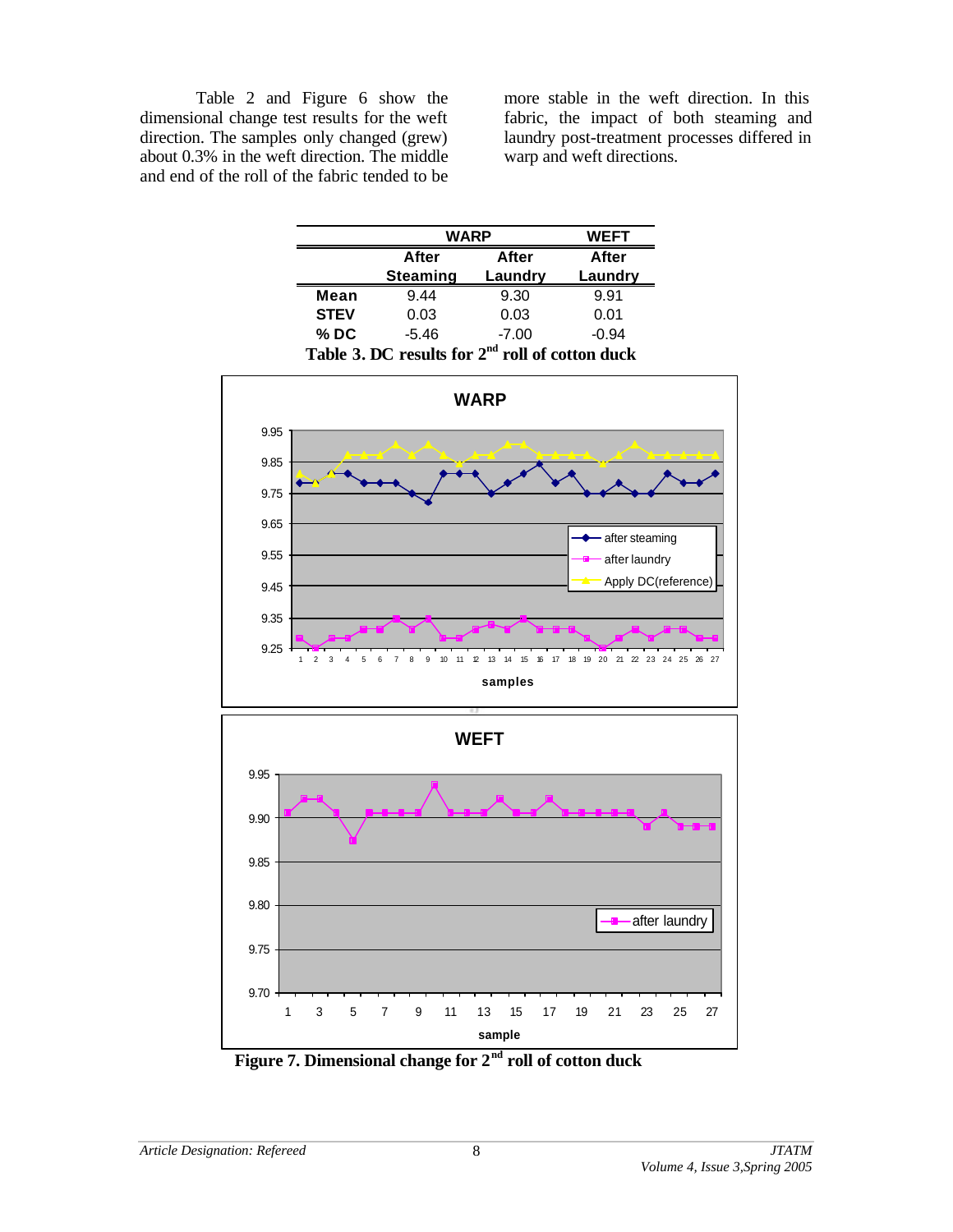To evaluate the consistency of dimensional change from one roll of cotton duck to the next, testing was repeated using a second roll of cotton duck acquired from the same vendor. Table 3 summarizes the DC results for the second roll of cotton duck fabric. Although the difference in DC following post-treatment was statistically significant in both the weft  $(t=35.009,$  $p=0.0000$  and warp  $(t=16.732, p=.0000)$ directions, the difference could be compensated for in application. With mean DC less than  $1/8$ " different in both directions, and the range of measurements only about 1/8", results from testing one roll could be used to adjust design work for a second roll of the same fabric from the same vendor with a successful result.

To examine the applicability of the results of the DC investigation to a different type of cotton fabric, 100% PFP cotton canvas was purchased from an alternative vendor. The thread count of the cotton canvas (86x28) was lower than that of the cotton duck (80x51). Thread count is indicative of fabric quality and higher counts are associa ted with less shrinkage, reduced raveling of seam edges and improved durability [3]. In addition to thread count, the two cotton fabrics varied in that the purchased cotton canvas was a 2x1 basket weave while the cotton duck was a plain weave. Because there are fewer interlacings per square inch in a basket weave than in a plain weave, a basket weave fabric is more flexible and has a greater potential for dimensional change. The dimensional change differed between cotton canvas and cotton duck, not only statistically (warp:  $t=$ 40.097, p=.0000; weft:  $t = 100.515$ , p=.0000) but with practical implications. In the warp direction, the difference in the mean dimensional change was  $\frac{1}{4}$ , but in the weft direction it was over 3/8". So, results of testing the first fabric could not be applied to the second fabric for successful compensation in design.

|                |                   | <b>WARP</b>      |              |                   | <b>WEFT</b>      |              |
|----------------|-------------------|------------------|--------------|-------------------|------------------|--------------|
| <b>NO</b>      | After<br>steaming | After<br>washing | After drying | After<br>steaming | After<br>washing | After drying |
| $1_{-1}$       | 9.81              | 9.22             | 9.14         | 9.75              | 9.75             | 9.59         |
| $1-2$          | 9.78              | 9.19             | J<br>9.14    | 9.75              | 9.73             | 9.61         |
| $1_{-}3$       | 9.78              | 9.17             | 9.13<br>T    | 9.75              | 9.73             | 9.63         |
| $2-1$          | 9.78              | 9.16             | 9.14         | 9.75              | 9.63             | 9.63         |
| 2 <sub>2</sub> | 9.78              | 9.13             | А<br>9.09    | 9.75              | 9.59             | 9.59         |
| $2-3$          | 9.75              | 9.19             | 9.11<br>T    | 9.75              | 9.66             | 9.61         |
| $3-1$          | 9.73              | 9.19             | 9.19         | 9.75              | 9.63             | 9.63         |
| 3 <sub>2</sub> | 9.73              | 9.20             | M<br>9.19    | 9.75              | 9.63             | 9.63         |
| 3 <sub>2</sub> | 9.75              | 9.19             | 9.13         | 9.75              | 9.63             | 9.63         |
| $4-1$          | 9.78              | 9.22             | 9.13         | 9.75              | 9.63             | 9.59         |
| 42             | 9.78              | 9.13             | 9.09         | 9.75              | 9.61             | 9.61         |
| $4-3$          | 9.75              | 9.22             | 9.06         | 9.75              | 9.63             | 9.61         |
| $5-1$          | 9.75              | 9.19             | 9.16         | 9.77              | 9.63             | 9.66         |
| 52             | 9.78              | 9.19             | 9.19         | 9.78              | 9.63             | 9.66         |
| $5-3$          | 9.78              | 9.19             | 9.17         | 9.78              | 9.69             | 9.66         |
| $6-1$          | 9.75              | 9.19             | 9.19         | 9.75              | 9.63             | 9.59         |
| 62             | 9.75              | 9.16             | 9.16         | 9.75              | 9.56             | 9.59         |
| $6 - 3$        | 9.72              | 9.16             | 9.17         | 9.73              | 9.59             | 9.59         |
| $7_1$          | 9.75              | 9.19             | 9.19         | 9.69              | 9.56             | 9.59         |
| 7 <sub>2</sub> | 9.75              | 9.16             | 9.14         | 9.72              | 9.56             | 9.58         |
| $7-3$          | 9.75              | 9.16             | 9.14         | 9.72              | 9.58             | 9.63         |
| $8 - 1$        | 9.75              | 9.19             | 9.19         | 9.75              | 9.66             | 9.63         |

*Article Designation: Refereed JTATM*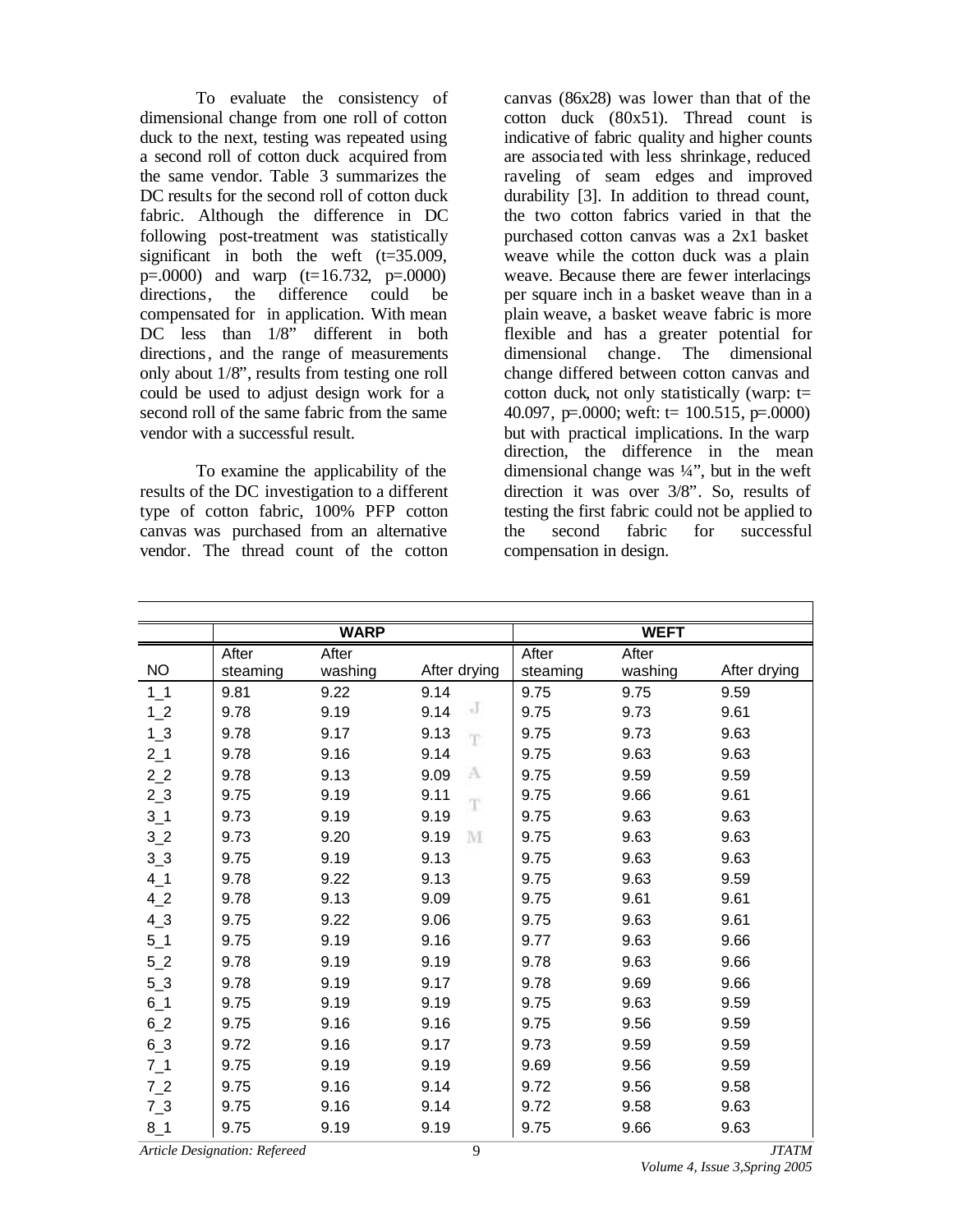| $%$ DC         | $-2.42$ | $-8.22$ | $-8.48$ | $-2.53$ | $-3.69$ | $-3.87$ |  |
|----------------|---------|---------|---------|---------|---------|---------|--|
| <b>Mean</b>    | 9.76    | 9.18    | 9.15    | 9.75    | 9.63    | 9.61    |  |
| 9 <sub>2</sub> | 9.73    | 9.19    | 9.16    | 9.72    | 9.59    | 9.56    |  |
| 92             | 9.75    | 9.16    | 9.19    | 9.75    | 9.59    | 9.64    |  |
| $9-1$          | 9.73    | 9.19    | 9.19    | 9.75    | 9.63    | 9.63    |  |
| $8-3$          | 9.75    | 9.16    | 9.19    | 9.75    | 9.63    | 9.63    |  |
| 82             | 9.75    | 9.17    | 9.16    | 9.77    | 9.69    | 9.59    |  |

**Table 3. Dimensional change for cotton canvas**



J T.

A T.

M

**Figure 8. Skewness of each sample**

*Skewness*

Using a total of 54 samples of cotton duck, the skewness was measured and plotted in Figure 8. Like the dimensional change distribution, the samples positioned at end of the fabric roll and in the middle of the fabric tended to be more stable. Sample positions were illustrated in Figure 3. Figure 8 illustrates the change in printing orientation on the fabric samples following printing and posttreatment. Figure 9 displays the skewness direction of each sample in relation to the original fabric roll, and Figure 10 illustrates the yarn orientation of the original roll, based on the direction of skew in the posttreated samples. The PFP fabric acquired from the commercial vendor was off-grain when printed. It tended to be bowed across its width resulting in skewed samples following post-treatment.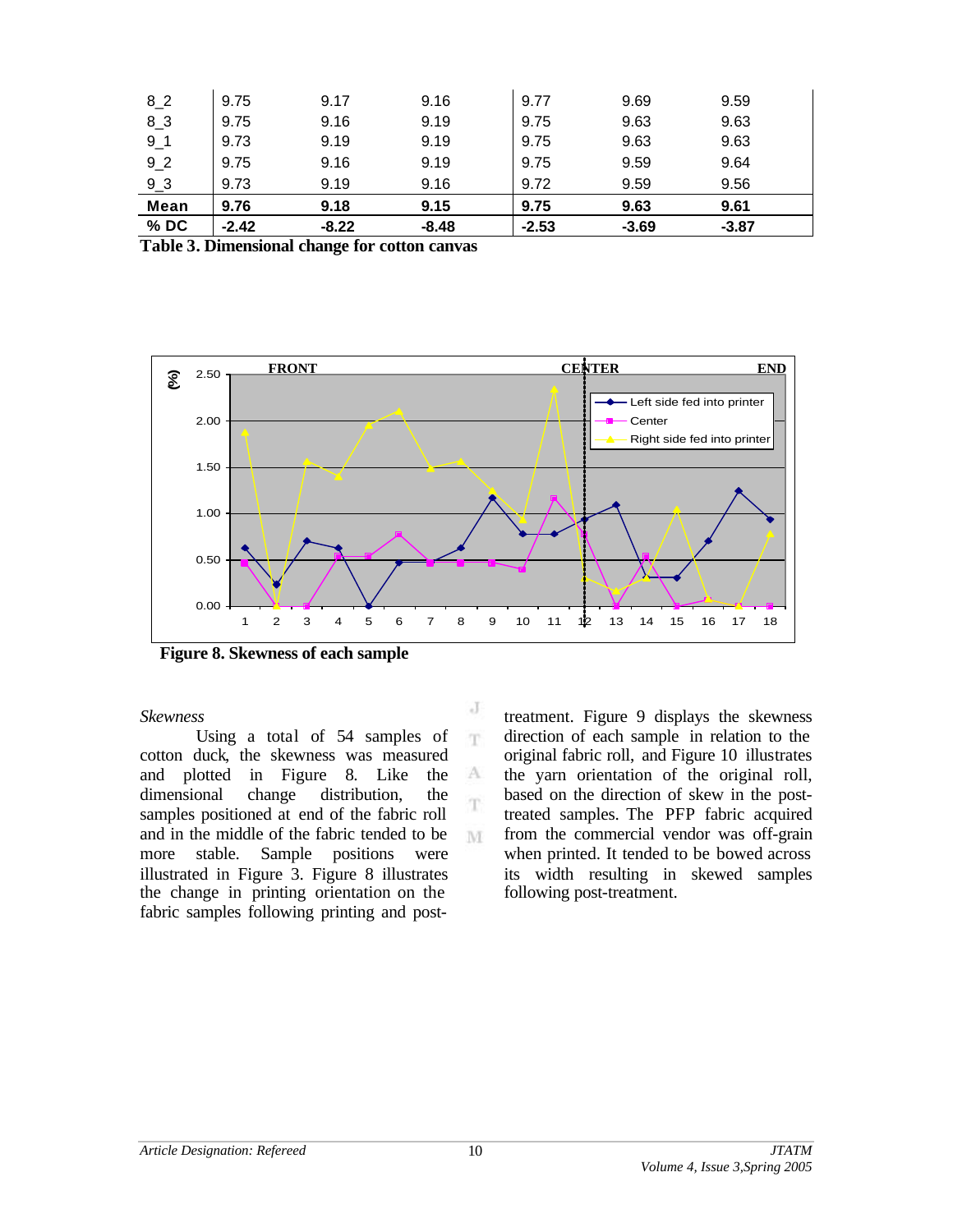

**Figure 9. Orientation change in printed** 

| Plain          |                                  |                | 300 DPI | <b>72 DPI</b>              |       |  |  |  |  |
|----------------|----------------------------------|----------------|---------|----------------------------|-------|--|--|--|--|
|                | %                                |                | %       |                            | %     |  |  |  |  |
| NO             | <b>Skew</b>                      | NO.            | Skew    | NO                         | Skew  |  |  |  |  |
| $1-3$          | 0.63                             | 1 <sub>1</sub> | 1.88    | 1 <sub>2</sub>             | 0.47  |  |  |  |  |
| $1_{-}4$       | 0.00                             | 15             | 0.00    | 16                         | 0.23  |  |  |  |  |
| 18             | 0.00                             | 19             | 0.70    | $1-7$                      | 1.56  |  |  |  |  |
| $2-3$          | 0.63                             | $2-1$          | 1.41    | 2 <sub>2</sub>             | 0.55  |  |  |  |  |
| $2 - 4$        | 1.95                             | 25             | 0.55    | 2 <sub>6</sub>             | 0.00  |  |  |  |  |
| $2_{8}$        | 0.78                             | $2 - 9$        | 0.47    | $2 - 7$                    | 2.11  |  |  |  |  |
| $3_{-}3$       | 0.47                             | $3-1$          | 1.48    | $3-2$                      | 0.47  |  |  |  |  |
| $3\_4$         | 1.56                             | 3 <sub>5</sub> | 0.47    | 36                         | 0.63  |  |  |  |  |
| 3 <sub>8</sub> | 0.47                             | $3_{-}9$       | 1.17    | $3\overline{\phantom{0}}7$ | 1.25  |  |  |  |  |
| 43             | 0.78                             | $4\_1$         | 0.94    | 4 <sub>2</sub>             | 0.39  |  |  |  |  |
| 44             | 2.34                             | $4\_5$         | 1.17    | $4\_6$                     | 0.78  |  |  |  |  |
| $4_{-8}$       | 0.78                             | $4-9$          | 0.94    | 4.7                        | 0.31  |  |  |  |  |
| 5 <sub>3</sub> | 1.09                             | $5-1$          | 0.16    | 52                         | 0.00  |  |  |  |  |
| $5-4$          | 0.31                             | 55             | 0.55    | 56                         | 0.31  |  |  |  |  |
| $5-8$          | 0.00                             | $5-9$          | 0.31    | $5-7$                      | 1.05  |  |  |  |  |
| $6 - 3$        | 0.70                             | $6 - 1$        | 0.08    | 62                         | 0.08  |  |  |  |  |
| $6\_4$         | 0.00                             | $6\_5$         | 0.00    | 66                         | 1.25  |  |  |  |  |
| 68             | 0.00                             | 69             | 0.94    | 67                         | 0.78  |  |  |  |  |
| <b>AVG</b>     | 0.694                            | <b>AVG</b>     | 0.734   | <b>AVG</b>                 | 0.679 |  |  |  |  |
|                | Table 6. Skewness of cotton duck |                |         |                            |       |  |  |  |  |

Skewness of the second roll of cotton duck was checked using 9 samples obtained from the beginning of the roll. The average skewness of the samples was 0.83%, like the first roll less than 1% skew.



**Figure 10. Skewness directions of the samples**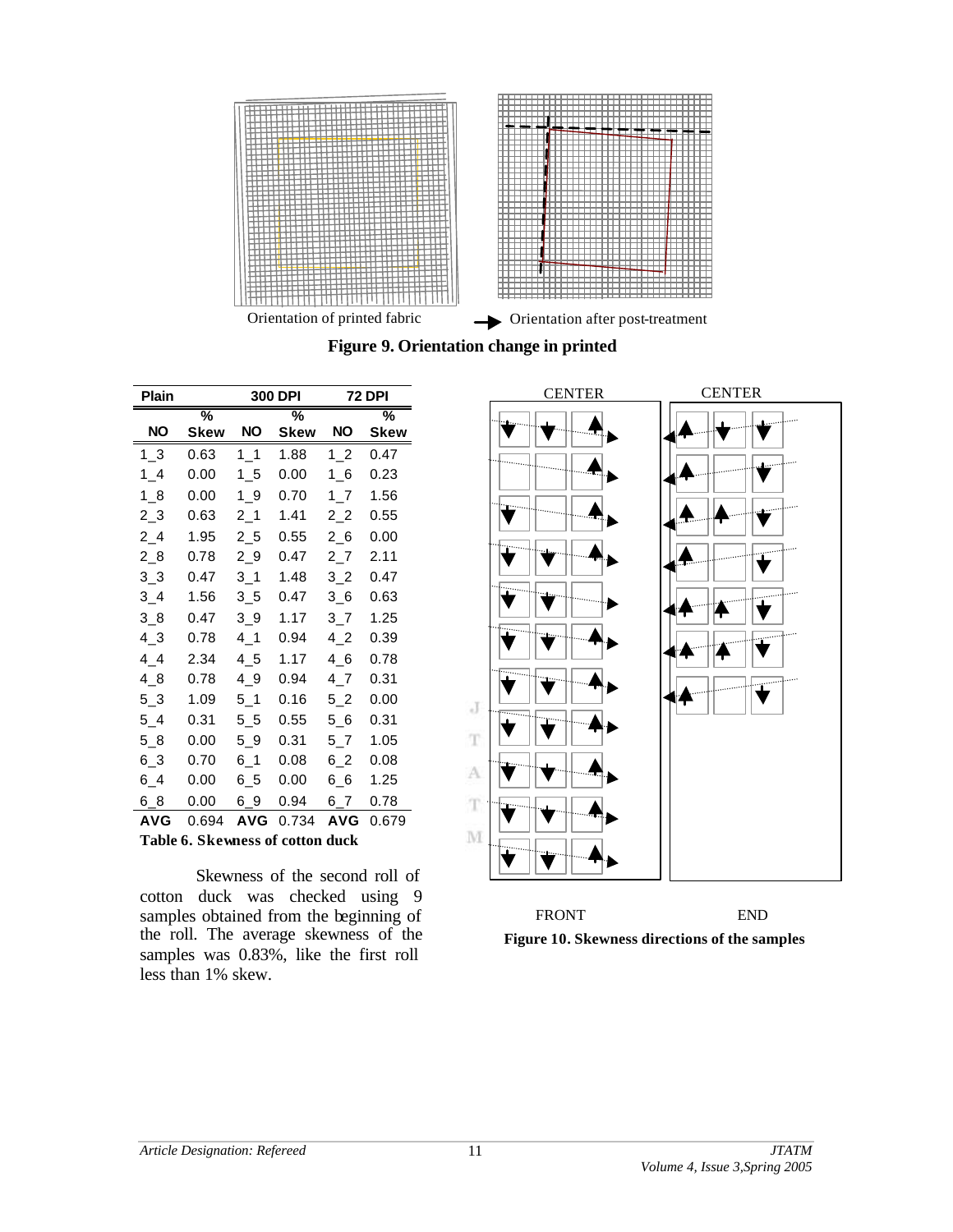

**Figure 11. Projected yarn orientation in original fabric roll**

## **Conclusions**

For current industrial and design users of digital printing technology, it is important to investigate the dimensional stability and grain alignment of PFP fabrics prior to more extensive use. Some time invested in testing dimensional stability, bow and skew of each roll of PFP fabric can reduce the challenges of working with the technology. Understanding the potential DC of fabrics, and the grain alignment, allows a user to compensate in the design and development process. Though test results weren't consistent throughout a roll of fabric, the insight provided by testing even a few samples at one end of the roll could have a tremendous positive impact on the resulting product.

In the pretreatment process, fabric may be placed under a certain amount of tension in the warp and weft direction to dry evenly. Dimensional change of the fabric can occur after steaming and laundering when the fabric recovers from this processing. Much of the variation in the DC among fabrics, and within a roll of fabric, can be explained by variations in the pretreatment process. To manufacture a product with an engineered design and precisely matched pieces, it is important to standardize the DC of the fabric. The fabric used for this investigation had different DC across the fabric and the fabric orientation was bowed and skewed. Furthermore, DC test results from tests of one PFP fabric were not predictive of results for a second fabric. These performance concerns impact the end product quality and must be resolved to adapt digital printing technology to

production environment. Before PFP textiles will be of sufficient quality for widespread use in a commercial production environment, companies producing PFP textiles need to improve pretreatment processes to minimize residual shrinkage To yield consistent end product quality, an optimum set of pretreatment conditions need to be confirmed and applied consistently to PFP fabrics resulting in proper grain orientation and minimal, predictable shrinkage.

**Acknowledgements:** The authors would like to gratefully acknowledge the contributions of the Furniture Manufacturing and Management Center for support of this work as part of a project entitled Print/Weave-On-Demand Textile Production for Upholstered Furniture Manufacturing

## **References**

J

T

A

T M

- 1. May-Plumlee, T., Virtual Technologies Facilitate Textile Product Design and Development, JTATM, 4(1), (Summer 2004), accessed February 7, 2005 from <http://www.tx.ncsu.edu/jtatm/volum> e4issue1/virtual\_technologies.htm.
- 2. Tincher, W. C., Overview of Digital Printing and Print Head Technologies, AATCC Review, 3 (7), 4-7, (July 2003).
- 3. Hees, U. et al., Ink-textile interactions in ink jet printing - the role of pretreatments, In Dawson, T. L. and Glover, B. (Eds), SDC Technical Monograph - Textile Ink Jet Printing, The Society of Dyers and Colorists, (2004).